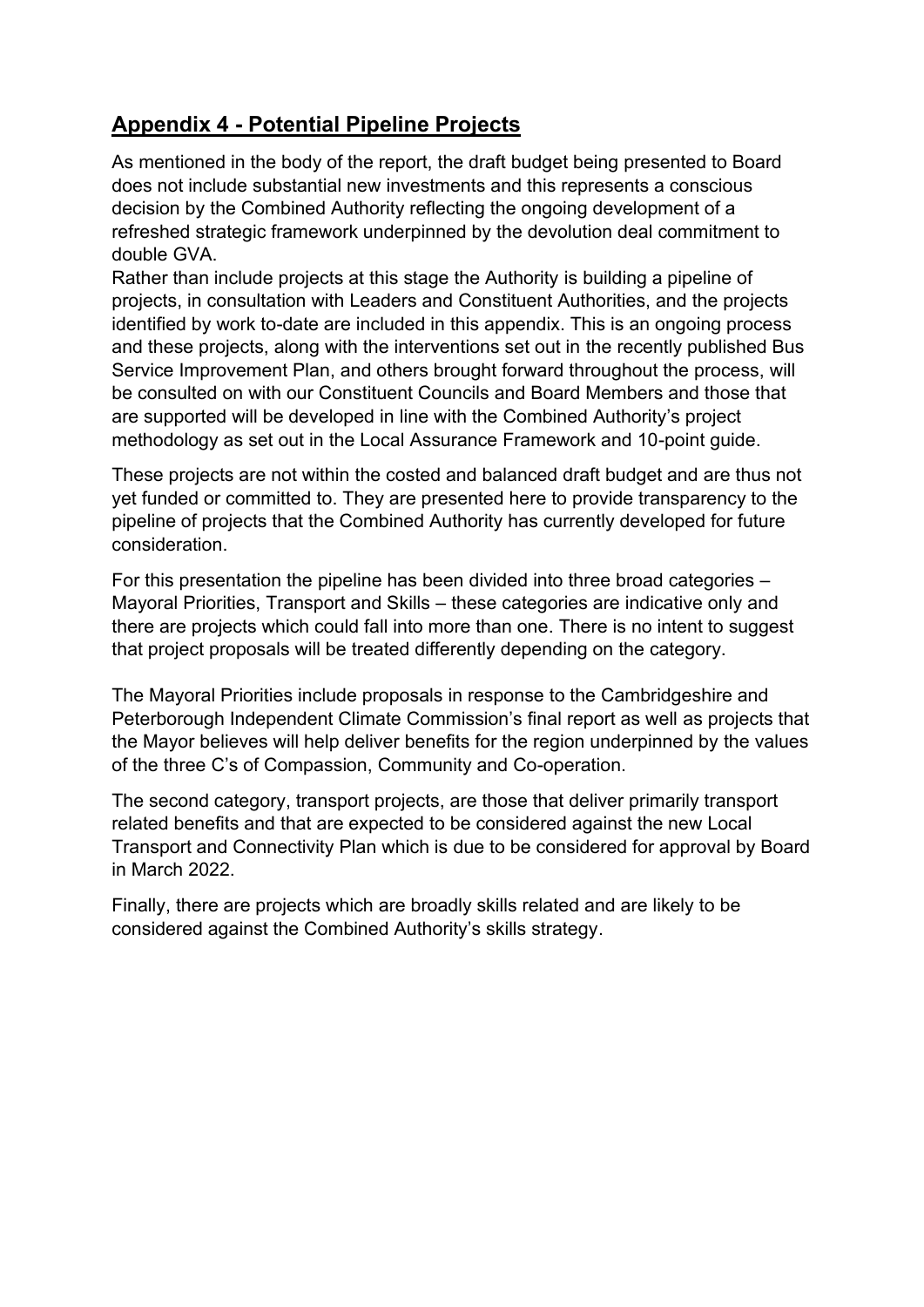## **Mayoral Priorities**

| <b>Project Title</b>                 | <b>Brief Description</b>                             |
|--------------------------------------|------------------------------------------------------|
| Doubling nature measurement          | This is a proposal to develop a baseline and         |
| survey                               | monitoring techniques to provide a first starting    |
|                                      | position against which to measure the target to      |
|                                      | 'double nature'.                                     |
| <b>Rewilding Fund</b>                | A fund to provide support for rewilding initiatives. |
| <b>Contribution to Fen Peat</b>      | To continue the Combined Authority's current 1-      |
| Committee                            | year support to the Fen Peat Committee               |
| County of culture and sport          | Funding to kick-start work on improving the          |
|                                      | area's culture and sports profile.                   |
| Volunteer training and               | A project to develop a website that would be a       |
| recruitment platform                 | one stop shop for volunteering across                |
|                                      | Cambridgeshire and Peterborough                      |
| Growth Works extension for           | Further investment into the Combined Authority's     |
| <b>Health and Wellbeing</b>          | Growth subsidiary to fund new work on Health         |
|                                      | and Wellbeing.                                       |
| <b>Nature and Environment</b>        | A fund seeking projects which would seek             |
| <b>Investment Fund</b>               | multiple benefits including meeting future           |
|                                      | biodiversity net gain requirements                   |
| March to Wisbech Very Light          | Funding to develop the business case for delivery    |
| Rail business case                   | of a shuttle type service connecting March and       |
|                                      | Wisbech (capital funding for deliver is already      |
|                                      | within the MTFP should it be approved).              |
| <b>Revitalising Market Towns and</b> | A programme to extend the existing Market            |
| <b>Villages Programme</b>            | Towns capital programme to the area's other          |
|                                      | market towns, villages, and rural communities.       |
| Net zero village                     | Bidding fund aimed at parish councils to support     |
|                                      | decarbonisation initiatives                          |
| Care Home retrofit fund              | A fund to incentivise care homes to decarbonise      |
|                                      | and adapt to changing climate.                       |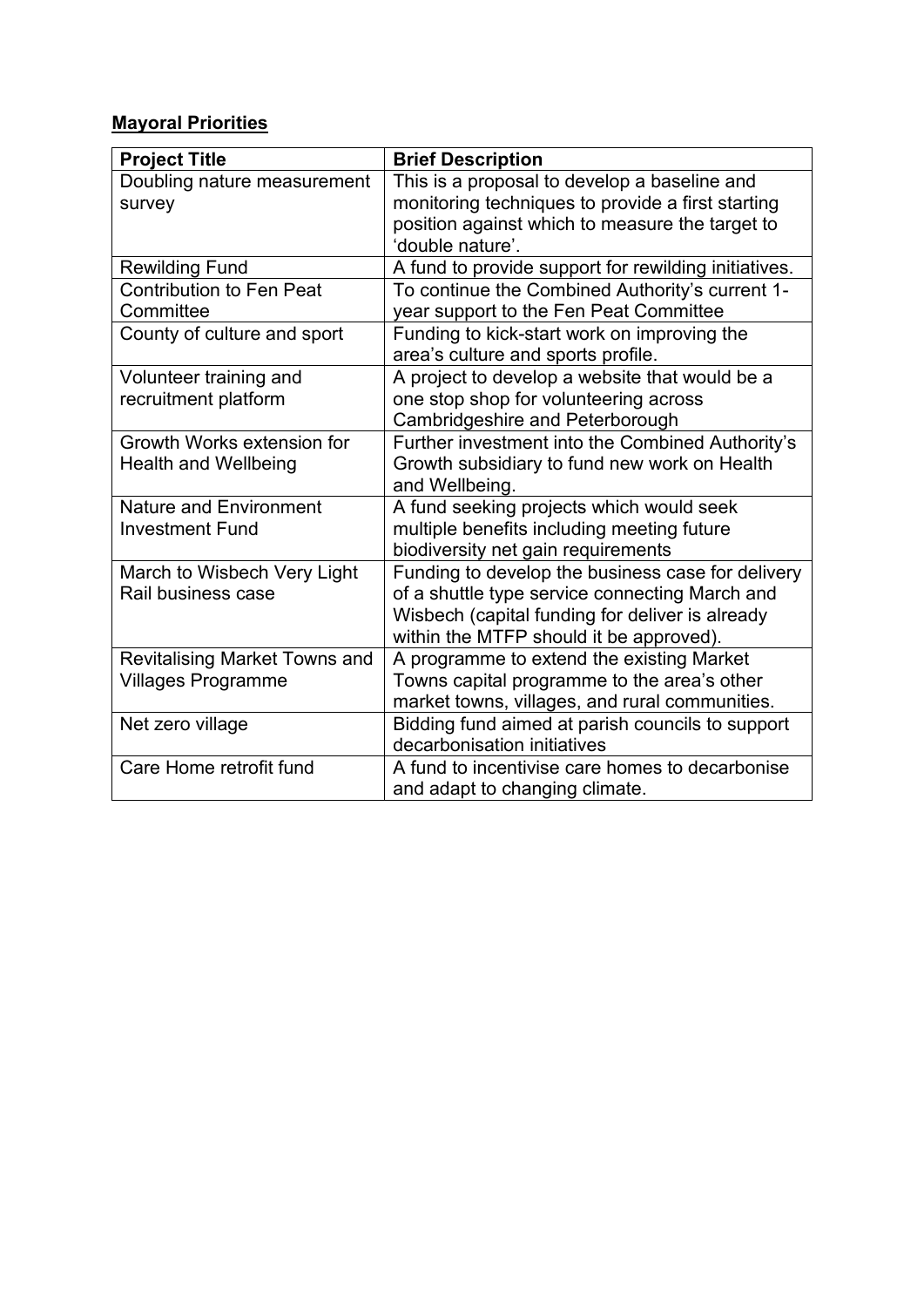## **Transport Projects**

| <b>Project Title</b>                                        | <b>Brief Description</b>                                                                                                                                                                                                                                                                                                                                                            |
|-------------------------------------------------------------|-------------------------------------------------------------------------------------------------------------------------------------------------------------------------------------------------------------------------------------------------------------------------------------------------------------------------------------------------------------------------------------|
| <b>Whittlesey Southern Relief</b><br>Road SOBC              | Developing the Strategic Outline Business Case<br>for the Relief Road after completion of an<br>inception report. The proposed intervention has<br>potential housing, economic growth, and air<br>quality improvements.                                                                                                                                                             |
| <b>Stanground Junction 68</b><br>Design                     | Design and construct improvements to Junction<br>68 in Stanground, Peterborough. The<br>improvements will ease a congestion hotspot,<br>reducing queues and air pollution and address a<br>significant safety concern at the adjacent<br>Junction 4a.                                                                                                                               |
| <b>Thorpe Wood Cycle Scheme</b><br>Phase 2 Design and Build | Undertake full design of the Thorpe Wood Cycle<br>Scheme culminating in its construction. This is a<br>fully compliant LTN120 and Gearchange scheme<br>that will fill a missing link in Peterborough's cycle<br>network and connect two residential areas, a<br>large employment area plus a country park and<br>other leisure facilities.                                          |
| Peterborough City Centre<br><b>Transport Vision</b>         | A twenty-year strategy to transform the transport<br>infrastructure in Peterborough City Centre and<br>support the sustainable growth agenda.<br>A Vision has been developed and early<br>engagement with members and internal<br>stakeholders has been successful. The strategy<br>will, over the next two years, build upon the vision<br>and identify how this can be delivered. |
| Junction 21 - Paston                                        | Design and construct improvements to Junction<br>21 in Paston, Peterborough. The improvements<br>will facilitate significant growth at the Paston<br>Reserve and Norwood growth sites, and are<br>complimentary to the improvements being<br>developed as part of the A16 Norwood<br>Improvement project.                                                                           |
| <b>Fletton Quays Footbridge</b>                             | Design and construction of Fletton Quays<br>Footbridge linking the Fletton Quays to the<br>Embankment in Peterborough City Centre.                                                                                                                                                                                                                                                  |